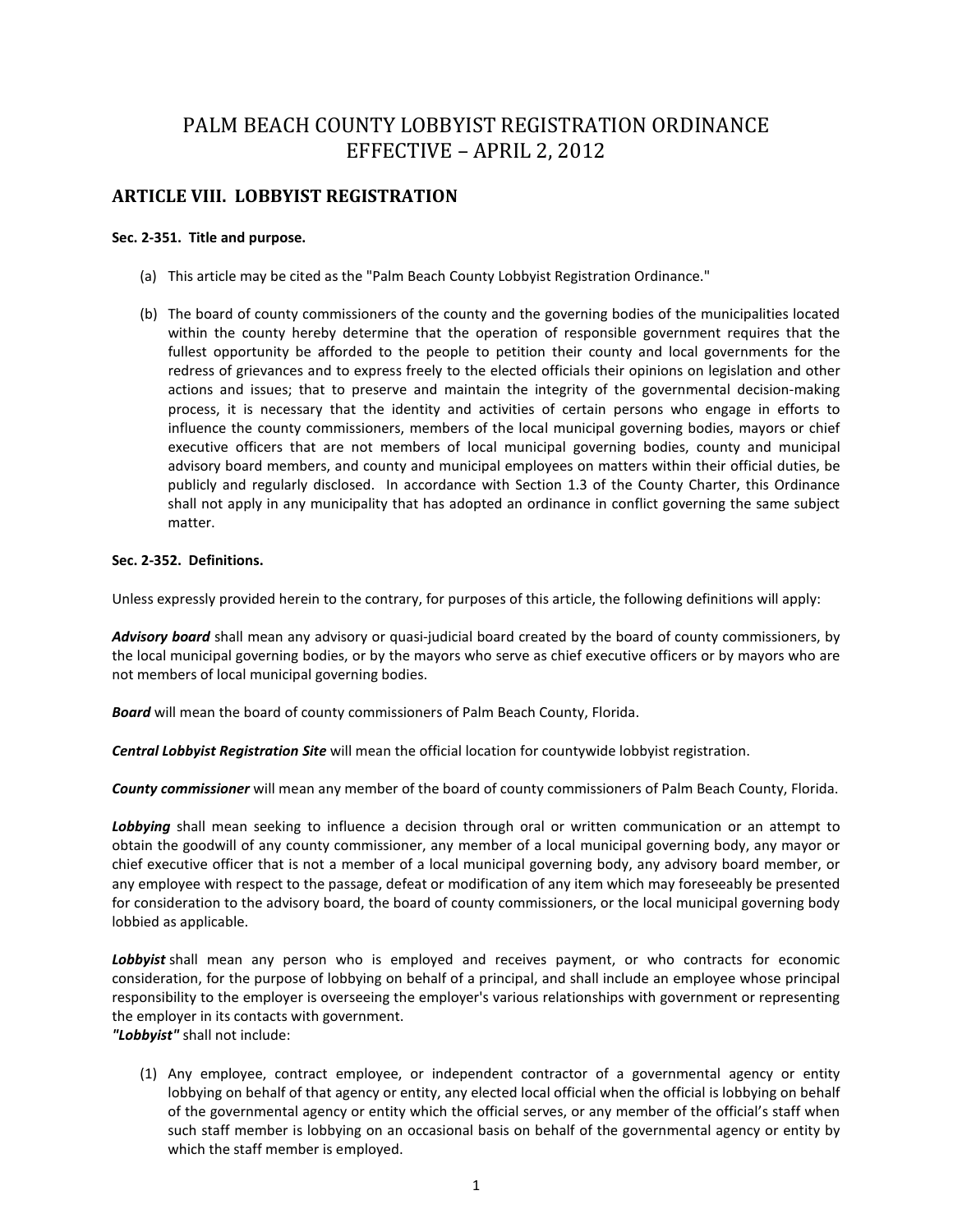- (2) Any person who is retained or employed for the purpose of representing an employer, principal or client only during a publicly noticed quasi-judicial hearing or comprehensive plan hearing, provided the person identifies the employer, principal or client at the hearing.
- (3) Any expert witness who is retained or employed by an employer, principal or client to provide only scientific, technical or other specialized information provided in agenda materials or testimony only in public hearings, so long as the expert identifies the employer, principal or client at the hearing.
- (4) Any person who lobbies only in his or her individual capacity for the purpose of self-representation and without compensation.
- (5) Any employee, contract employee, or independent contractor of the Palm Beach County League of Cities, Inc., lobbying on behalf of that entity.

*Local Municipal Governing Body* will mean the councils and commissions of the municipalities located within Palm Beach County, Florida.

*Member of Local Municipal Governing Body* will mean any member of the municipal council or commission.

*Official or employee* means any official or employee of the county or the municipalities located within the county, whether paid or unpaid. The term "employee" includes but is not limited to all managers, department heads and personnel of the county or the municipalities located within the county. The term also includes contract personnel and contract administrators performing a government function, and chief executive officer who is not part of the local governing body. The term "official" shall mean members of the board of county commissioners, a mayor, members of local municipal governing bodies, and members appointed by the board of county commissioners, members of local municipal governing bodies or mayors or chief executive officers that are not members of local municipal governing body, as applicable, to serve on any advisory, quasi judicial, or any other board of the county, state, or any other regional, local, municipal, or corporate entity.

*Palm Beach County Commission on Ethics* means the commission established in section 2-254 et seq. to administer and enforce the ethics regulations set forth herein, and may also be referred to as the "commission on ethics" in this article.

*Persons* **and** *entities* shall be defined to include all natural persons, firms, associations, joint ventures, partnerships, estates, trusts, business entities, syndicates, fiduciaries, corporations, and all other organizations.

*Principal* shall mean the person or entity a lobbyist represents, including a lobbyist's employer or client, for the purpose of lobbying.

#### **Sec. 2-353. Registration and expenditures.**

- (a) *Registration required.* Prior to lobbying, all lobbyists shall submit an original, fully executed registration form to county administration, which shall serve as the official location for countywide lobbyist registration and which shall be known as the "Central Lobbyist Registration Site." The registration may be submitted in paper or electronic form pursuant to countywide policies and procedures. Each lobbyist is required to submit a separate registration for each principal represented. A registration fee of twentyfive dollars (\$25.00) must be included with each registration form submitted. A registrant shall promptly send a written statement to county administration canceling the registration for a principal upon termination of the lobbyist's representation of that principal. This statement shall be signed by the lobbyist. Lobbying prior to registration is prohibited. It is the responsibility of the lobbyist to keep all information contained in the registration form current and up to date.
- (b) *Registration form.* The registration form shall be prepared by county administration and shall require the following information: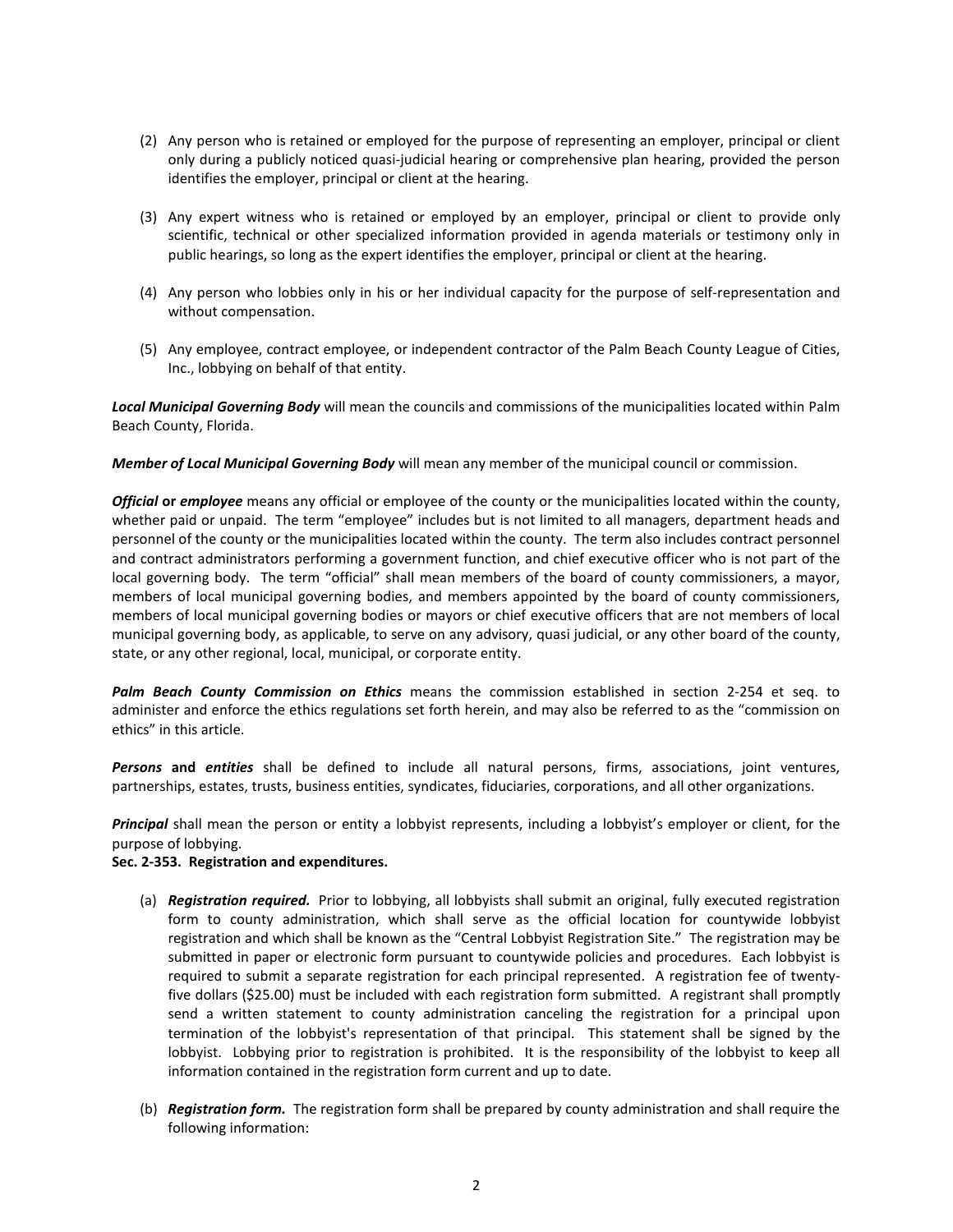- 1) the name, phone number and address of the lobbyist;
- 2) the name, phone number and address of the principal represented;
- 3) the date the lobbyist was initially retained by the principal;
- 4) the nature and extent of any direct business association or partnership the lobbyist and principal might have with any current county commissioner, member of a local municipal governing body, mayor or chief executive office that is not a member of a local municipal governing body, advisory board member, or employee;
- 5) the area of legislative interest;
- 6) a statement confirming that the registrant is authorized to represent the principal;
- 7) signatures of both the registrant and principal where such signatures may be made electronically pursuant to countywide policies and procedures; and
- 8) the county or municipalities to be lobbied.
- **(c)** *Registration exceptions.* Registration shall not be required for the following:
	- (1) Persons under contract with the county or municipalities as applicable who communicate with county commissioners, members of local municipal governing bodies, mayors or chief executive officers that are not members of a local municipal governing body, advisory board members or employees regarding issues related only to the performance of their services under their contract;
	- (2) Any attorney representing a client in an active or imminent judicial proceeding, arbitration proceeding, mediation proceeding where a mediator is present, or formal administrative hearing conducted by an administrative law judge in the Division of Administrative Hearings, in which the county or municipality as applicable is a party, who communicates with county or municipal attorneys on issues related only to the subject matter of the judicial proceeding, arbitration proceeding, mediation proceeding, or formal administrative hearing. This exception to the registration requirement includes communications with other government officials and employees conducted during depositions, mediation, arbitration hearings or trial, judicial hearings or trial, and settlement negotiations for active litigation, so long as the county or municipal attorneys are present for those communications.
- **(d)** *Reporting of expenditures.* Commencing November 1, 2011, and by November 1 of each year thereafter, all lobbyists shall submit to the Central Lobbyist Registration Site a signed statement under oath listing all expenditures made by the lobbyist in lobbying county or municipal officials and employees in excess of twenty-five dollars (\$25) for the preceding fiscal year commencing on October 1 and ending on September 30. A statement shall be filed even if there have been no expenditures during the reporting period. The statement shall list in detail each expenditure category, including food and beverage, entertainment, research, communications, media advertising, publications, travel, lodging and special events. Political contributions and expenditures which are reported under election laws as well as campaign-related personal services provided without compensation are excluded from the reporting requirements. A lobbyist or principal's salary, office overhead expenses and personal expenses for lodging, meals and travel also are excluded from the reporting requirements. Research is an office expense unless it is performed by independent contractors rather than by the lobbyist or the lobbyist's firm.
	- (1) The county administrator of the Central Lobbyist Registration Site shall provide notice of violation to any lobbyist who fails to timely file an expenditure report and shall also notify the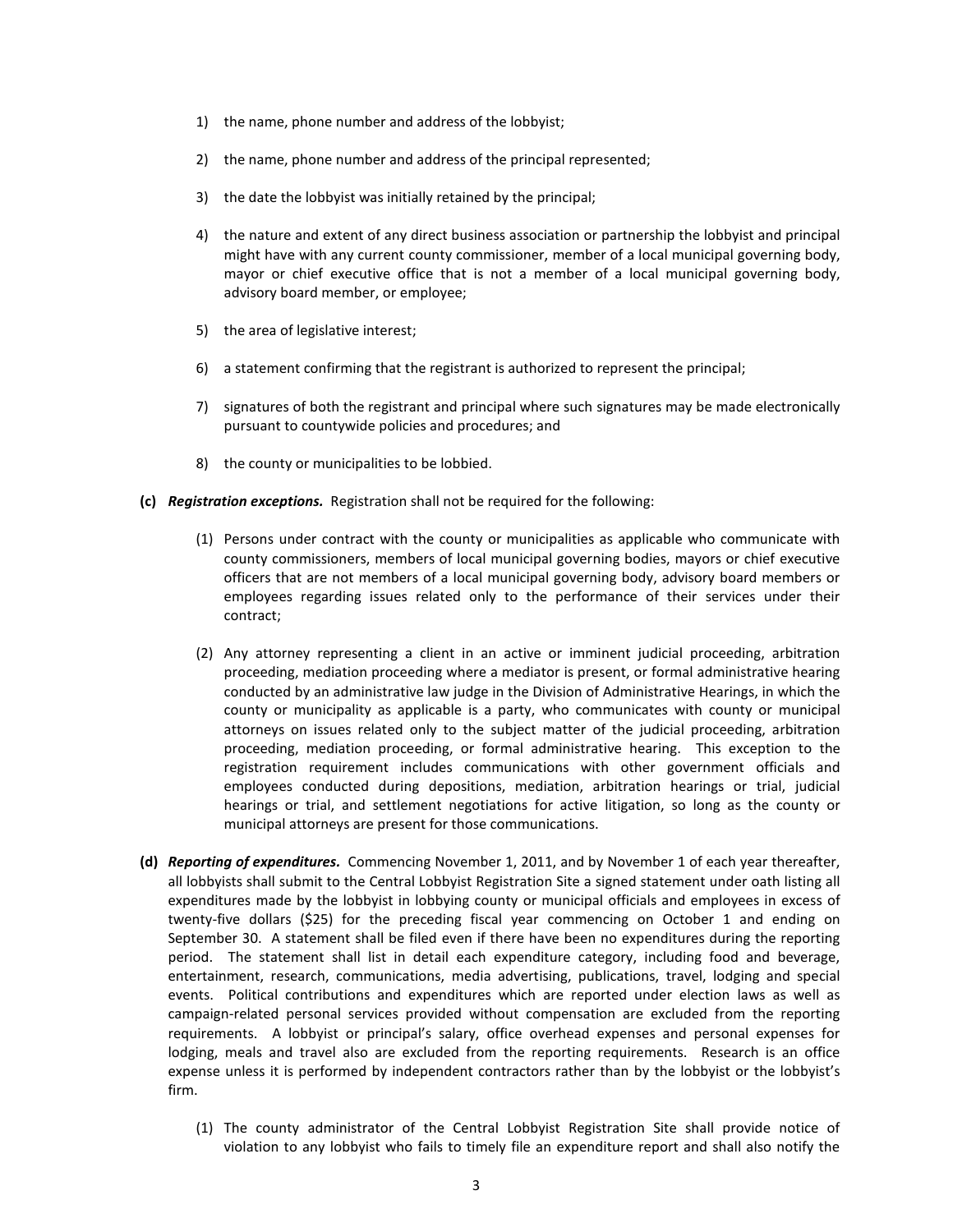county commission on ethics of this failure. In addition to any other penalties which may be imposed under this article, any lobbyist who fails to file the required expenditure report within thirty (30) days of the date of notice of violation shall be suspended from lobbying unless the notice of violation has been appealed to the commission on ethics.

- (e) *False statements.* A lobbyist shall not knowingly make, or cause to be made, a false statement or misrepresentation in maintaining registration or when lobbying county commissioners, members of local municipal governing bodies, mayors or chief executive officers that are not members of local municipal governing bodies, advisory board members, or employees.
- (f) *Existing County registrations.* All registrations on file and in effect with the County before the effective date of this ordinance shall remain in full force and effect.

## **Sec. 2-354. Record of lobbying contacts.**

- (a) *Contact log.* Except when appearing before the board, local municipal governing body, or any advisory board, all persons shall sign, for each instance of lobbying, contact logs maintained and available in the office of reception of each department of county or municipal government as applicable. The person shall provide his or her name, whether or not the person is a lobbyist as defined in this article, the name of each principal, if any, represented in the course of the particular contact, and the subject matter of the lobbying contact. All contact logs shall be maintained by the County or municipality as applicable for a period of five (5) fiscal years.
- (b) *Lobbying outside of county or municipal offices.* In the event that a lobbyist engages in lobbying which is outside of county or municipal offices as applicable, and which is a scheduled appointment initiated by any person for the purpose of lobbying, the lobbyist shall advise in writing the commissioner's office, the member of a local municipal governing board's office, the mayor or chief executive officer's office, the advisory board member's office, or the employee's department office as appropriate of the calendar scheduling of an appointment and the subject matter of the lobbying contact.

#### **Sec. 2-355. Cone of silence.**

- (a) *Cone of silence* means a prohibition on any communication, except for written correspondence, regarding a particular request for proposal, request for qualification, bid, or any other competitive solicitation between:
	- (1) Any person or person's representative seeking an award from such competitive solicitation; and
	- (2) Any county commissioner or commissioner's staff, any member of a local governing body or the member's staff, a mayor or chief executive officer that is not a member of a local governing body or the mayor or chief executive officer's staff, or any employee authorized to act on behalf of the commission or local governing body to award a particular contract.
- (b) For the purposes of this section, a person's representative shall include but not be limited to the person's employee, partner, officer, director, consultant, lobbyist, or any actual or potential subcontractor or consultant of the person.
- (c) The cone of silence shall be in effect as of the deadline to submit the proposal, bid, or other response to a competitive solicitation. The cone of silence applies to any person or person's representative who responds to a particular request for proposal, request for qualification, bid, or any other competitive solicitation, and shall remain in effect until such response is either rejected by the county or municipality as applicable or withdrawn by the person or person's representative. Each request for proposal, request for qualification, bid or any other competitive solicitation shall provide notice of cone of silence requirements and refer to this article.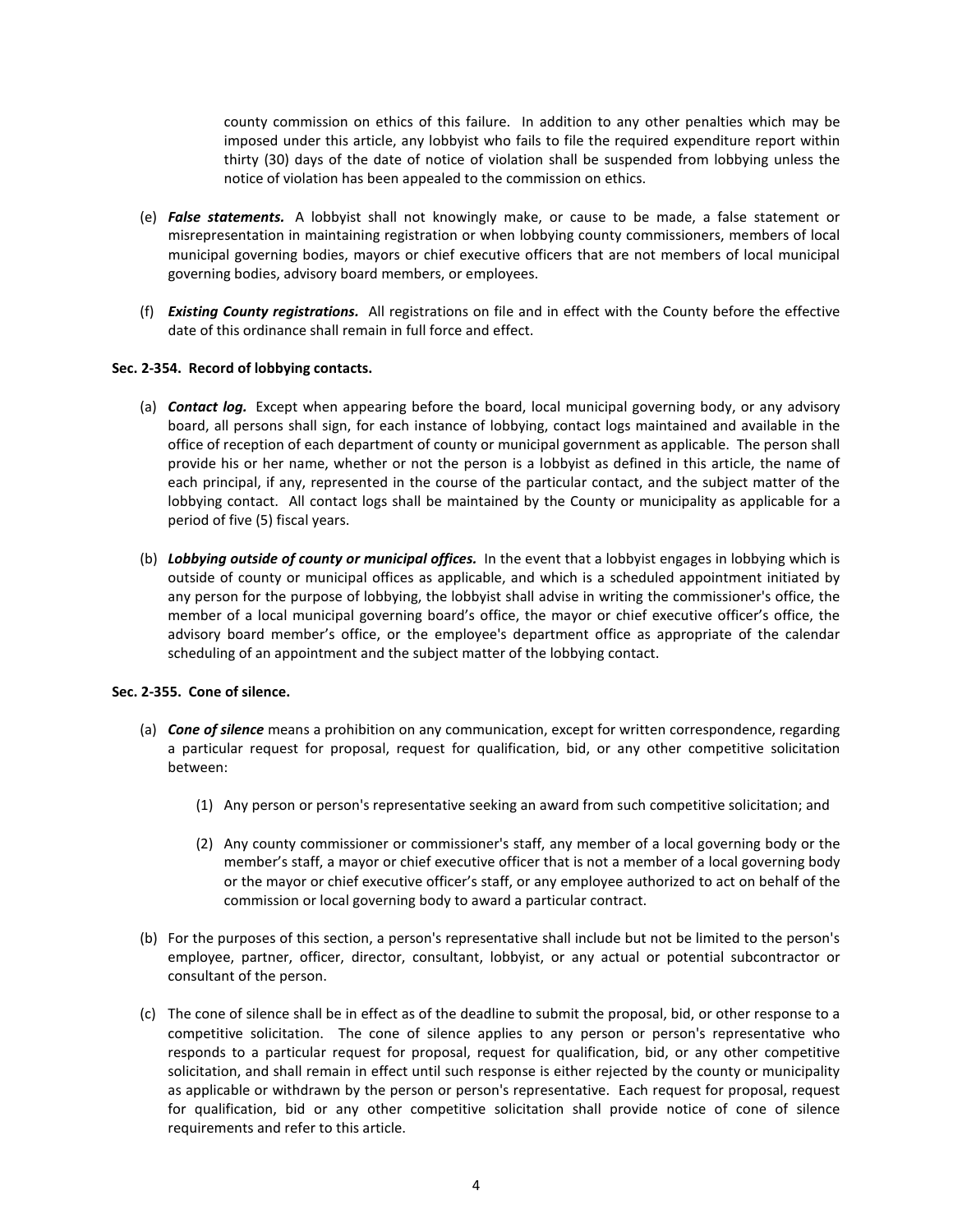- (d) The provisions of this article shall not apply to oral communications at any public proceeding, including pre-bid conferences, oral presentations before selection committees, contract negotiations during any public meeting, presentations made to the board or local municipal governing body as applicable, and protest hearings. Further, the cone of silence shall not apply to contract negotiations between any employee and the intended awardee, any dispute resolution process following the filing of a protest between the person filing the protest and any employee, or any written correspondence at any time with any employee, county commissioner, member of a local municipal governing body, mayor or chief executive officer that is not a member of the local municipal governing body, or advisory board member or selection committee member, unless specifically prohibited by the applicable competitive solicitation process.
- (e) The cone of silence shall not apply to any purchases made in an amount less than the competitive bid threshold set forth in the county purchasing ordinance (County Code, chapter 2, article III, division 2, part A, section 2-51 et seq.) or municipal ordinance as applicable.
- (f) The cone of silence shall terminate at the time the board, local municipal governing body, or a county or municipal department authorized to act on behalf of the board or local municipal governing body as applicable, awards or approves a contract, rejects all bids or responses, or otherwise takes action which ends the solicitation process.
- (g) Any contract entered into in violation of the cone of silence provisions in this section shall render the transaction voidable.

## **Sec. 2-356. Enforcement.**

- (a) If the county administrator or municipal administrator as applicable is informed of any person who has failed to comply with the requirements of this article, he or she shall conduct a preliminary investigation as deemed necessary under the circumstances. In the event the county administrator or municipal administrator as applicable determines that a violation may have occurred based on the results of the investigation, the county administrator or municipal administrator as applicable shall forward the matter to the county commission on ethics for further investigation and enforcement proceeding as set forth in article XIII of this chapter, the countywide code of ethics. For the purposes of further investigation and enforcement by the commission on ethics, a complaint submitted under this subsection by the county administrator or municipal administrator shall be deemed legally sufficient.
- (b) The commission on ethics may process any other legally sufficient complaints of violations under this article pursuant to the procedures established in article XIII of this chapter.

#### **Sec. 2-357. Penalties.**

Violations of this article shall be punishable as follows:

- (1) Failure to properly register as required by section 3-353 of this article shall be deemed a single violation, punishable by a fine of two hundred fifty dollars (\$250) per day for each day an unregistered lobbyist engages in lobbying activity, in an amount not to exceed a total of two thousand five hundred dollars (\$2,500).
- (2) Failure to properly provide lobbying contact information as required by section 2-354 of this article shall be punishable by a fine of two hundred fifty dollars (\$250) for each violation.
- (3) Violations of the cone of silence set forth in section 2-355 of this article shall be punishable by a fine of two hundred fifty dollars (\$250) for each violation.